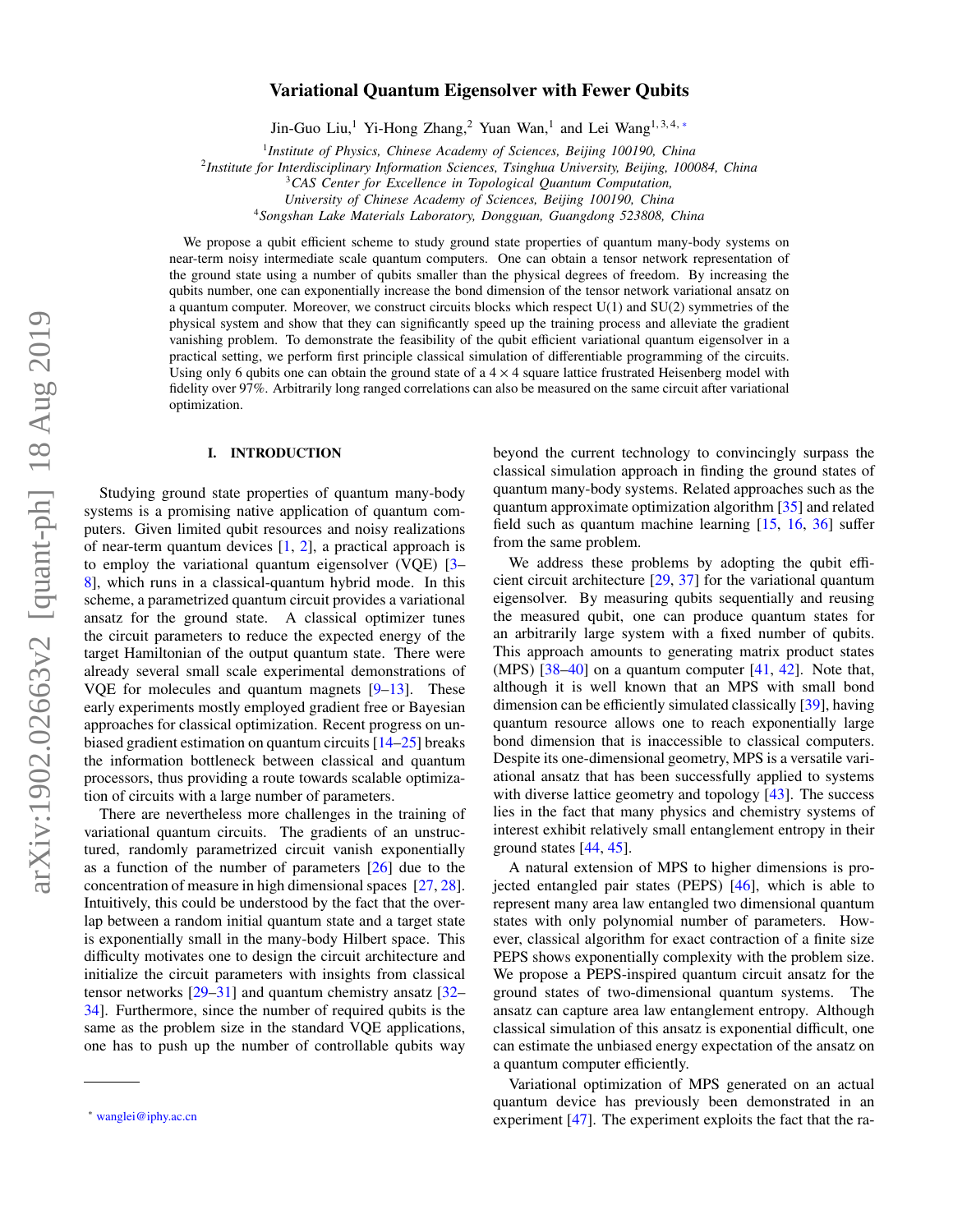

<span id="page-1-1"></span>Figure 1. Variational training of a MPS/PEPS prepared on a parametrized quantum circuit in the qubit efficient scheme. The upper left is the quantum circuit with *R* reusable qubit for the physical degrees of freedom and *V* qubits for the virtual degrees of freedom. Green triangles represent input single qubit state initialized to  $|0\rangle$ and the yellow square  $q_k^{\alpha_k}$  is the *k*-th output bit measured on Pauli basis  $\alpha_k$ . After measurement, the first qubit is reset to  $|0\rangle$  and then entangled with the remaining V qubits before the next measurement entangled with the remaining *V* qubits before the next measurement. Each gray box represents a multi-layer parametrized quantum circuit detailed in Fig. [3.](#page-3-0) Each block has a similar circuit structure and the circuit parameters  $\theta_1, \theta_2 \dots \theta_{N-V}$  are independent.

diation field of a cavity QED naturally realizes [\[48\]](#page-8-19) the continuous MPS [\[49\]](#page-8-20) with a few tuning parameters. Here, we focus on variational MPS and PEPS calculation on programmable gate model quantum computers. This setup provides us with more systematic and precise control of the bond dimension and the number of variational parameters. Moreover, crucial technical advances such as gradient-based learning [\[14–](#page-7-6)[25\]](#page-7-7) and quantum number preserving circuit design greatly speed up the training process, and make it practically useful for solving challenging quantum many-body problems.

This paper is organized as follows. In Sec. [II](#page-1-0) we introduce qubit efficient scheme of preparing MPS/PEPS on quantum circuits and a gradient-based variational training approach for obtaining the ground state of generic quantum many-body Hamiltonians. In Sec. [III,](#page-2-0) we demonstrate the utility of this scheme by numerically simulating the VQE of a frustrated Heisenberg model using fewer qubits than the system size. In Sec. [IV,](#page-5-0) we carry out a detailed gate counting to estimate the timings of actual experiments, followed by a discussion in Sec. [V](#page-7-11) which point to future research directions. Codes and pretrained circuits parameters can be found at the Github repository [\[50\]](#page-8-21).

# <span id="page-1-0"></span>II. CIRCUIT ARCHITECTURE AND TRAINING APPROACH

Considering a generic quantum many-body Hamiltonian written in terms of the Pauli operators

$$
H = \sum_{i\alpha} h^i_{\alpha} \sigma^{\alpha}_i + \sum_{ij\alpha\beta} h^{ij}_{\alpha\beta} \sigma^{\alpha}_i \sigma^{\beta}_j + \dots,
$$
 (1)

where  $i, j = 1, 2...N$  are site indices with *N* being the system size,  $\alpha, \beta = x, y, z$  are indices of the Pauli axis. We only show the first few terms for the sake of concreteness although higher order polynomials of Pauli operators are allowed. In the variational quantum eigensolver approach [\[3\]](#page-7-2), the ground state  $|\psi(\theta)\rangle$  is represented by the output of a parametrized quantum circuit, where  $\theta = {\theta_i}$  are the circuit parameters. The variational energy is a summation of expectation values of Hamiltonian terms in the variational ground state,

$$
\langle H \rangle_{\theta} = \sum_{i\alpha} h_{\alpha}^{i} \langle \psi(\theta) | \sigma_{i}^{\alpha} | \psi(\theta) \rangle + \sum_{i j \alpha \beta} h_{\alpha \beta}^{ij} \langle \psi(\theta) | \sigma_{i}^{\alpha} \sigma_{j}^{\beta} | \psi(\theta) \rangle + \dots
$$
\n(2)

To estimate the expected energy, one can identify maximally commuting sets of Hamiltonian operators and measure all the commuting terms together on the corresponding bases.

One can prepare an MPS/PEPS as a variational state of *N* qubits using a smaller number  $R + V \ll N$  of qubits [\[29,](#page-8-2) [41,](#page-8-11) [42\]](#page-8-12), which will be dubbed Q-MPS/Q-PEPS hence force. The idea is to treat *R* (for Q-MPS,  $R = 1$ ) of them as the physical qubit and use the remaining *V* qubits as virtual degrees of freedom to mediate quantum entanglement. Sequentially measuring and reusing the physical qubits allow for producing an arbitrarily long MPS/PEPS. The circuit structure is illustrated schematically in the upper left corner of Fig. [1.](#page-1-1) First, one initializes the  $R + V$  qubits to the product state  $|0\rangle_R \otimes |0\rangle_V$  and applies a circuit block parametrized by  $\theta_1$  to all qubits. Then, one measures the physical qubits on Pauli basis recycles the measured qubit and reset it to state  $|0\rangle_R$ . One then  $q_1^{\alpha_1}$  and stores the output  $q_1^{\alpha_1}$  to a classical memory. Next, one entangles them with the remaining *V* qubits again by applying a second circuit block with parameters  $\theta_2$ . After repeating these procedures until one has collected  $N - (R + V)$  bits of classical information, one measures all qubits to collect the last  $R + V$  bits. This sequential measure-and-reuse scheme is equivalent to sampling this *N*-qubit MPS/PEPS on the same basis. Comparing to the qubit saving scheme for generative modeling in Ref. [29,](#page-8-2) here one to perform measurement on multiple different bases for the VQE calculation.

The proposed scheme directly applies to Hamiltonians with arbitrarily long-range interaction. In particular, fermionic systems can be easily studied using the Jordan-Wigner transformation [\[51\]](#page-8-22). A general quantum chemistry problem is more challenging than the quantum spin problem considered here since they contain  $O(N^4)$  terms in the Hamiltonian. Nevertheless, the total number of measurements can be reduced using the techniques of  $[8, 52, 53]$  $[8, 52, 53]$  $[8, 52, 53]$  $[8, 52, 53]$  $[8, 52, 53]$ . In Appendix [A,](#page-9-0) we provide a concrete example of preparing and sampling a cluster state in the qubit efficient scheme.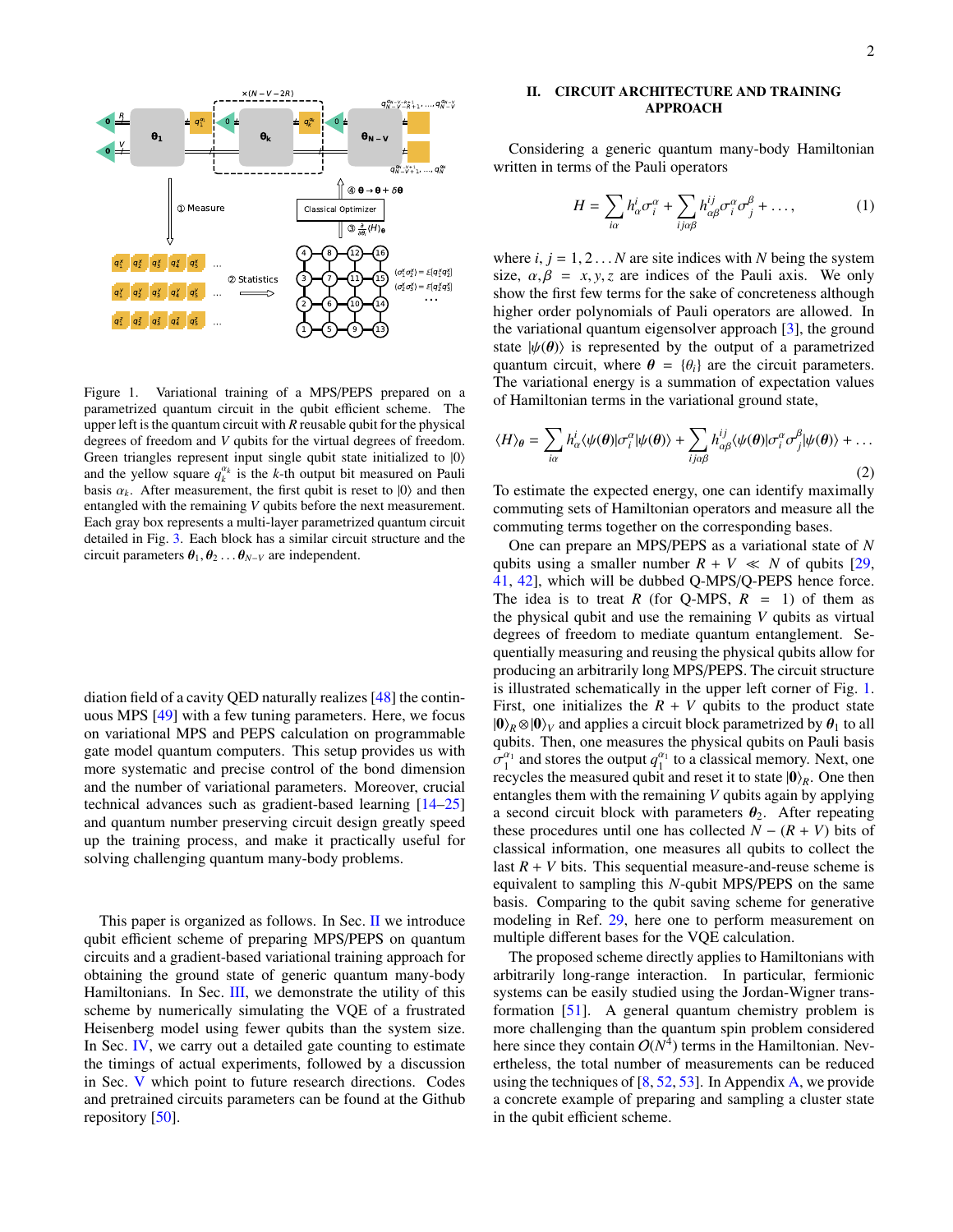Given the variational circuit, we aim at solving the optimization problem  $\theta_{opt} = \arg \min_{\theta} \langle H \rangle_{\theta}$ . Gradient-based op-<br>*timization algorithms are crucial to scaling to a large number* timization algorithms are crucial to scaling to a large number of variational parameters [\[16\]](#page-7-10). Suppose that all the parameters of the quantum circuit appear in the form  $e^{-i\theta_i \Sigma/2}$  with  $\Sigma^2 = 1$ . The analytical expression of the gradient with respect to the parameter  $\theta_i$  reads [\[15\]](#page-7-9),

<span id="page-2-1"></span>
$$
\frac{\partial}{\partial \theta_i} \langle H \rangle_{\theta} = \frac{1}{2} \left( \langle H \rangle_{\theta + \frac{\pi}{2} e_i} - \langle H \rangle_{\theta - \frac{\pi}{2} e_i} \right). \tag{3}
$$

One can thus estimate the energy gradient by tuning the parameters to  $\theta_i \pm \pi/2$  and use it for gradient descend optimization of the energy. Unlike numerical differentiation, Eq. [\(3\)](#page-2-1) is an exact gradient estimator, which is crucial for unbiased stochastic optimization with a noisy estimate of the gradients [\[54\]](#page-8-25).

To recapitulate, the key point of the proposed variational algorithm is to estimate the energy gradient of an *N*-qubit Hamiltonian with respect to an Q-MPS/Q-PEPS with fewer  $(R + V \ll N)$  qubits. The steps are shown in Fig. [1.](#page-1-1)  $\oplus$  Tune a selected circuit parameter  $\theta_i$  to  $\theta_i + \frac{\pi}{2}$ , and collect bit strings<br>by repeated measurements on various bases according to the by repeated measurements on various bases according to the Hamiltonian terms. Then we repeat for  $\theta_i - \frac{\pi}{2}$ .  $\oslash$  Estimate<br>the energy expectation value by assembling the statistics of the energy expectation value by assembling the statistics of all Hamiltonian terms 3 Estimate gradient of all parameters via Eq. [\(3\)](#page-2-1). Feed the gradient information into a classical optimizer. 4 Update the circuit parameters according to suggestions of the classical optimizer. This completes one training epoch. The training stops when a prescribed convergence criterion is met. After reaching convergence, one may measure physical observables of interests on the optimized circuits.

### <span id="page-2-0"></span>III. APPLICATION TO HEISENBERG MODEL

As a concrete example, we apply the approach detailed in the previous section to the frustrated Heisenberg model on a square lattice:

$$
H = \frac{1}{4} \left[ \sum_{\langle i,j \rangle} \sigma_i^x \sigma_j^x + \sigma_i^y \sigma_j^y + \sigma_i^z \sigma_j^z + J_2 \sum_{\langle \langle i,j \rangle \rangle} \sigma_i^x \sigma_j^x + \sigma_i^y \sigma_j^y + \sigma_i^z \sigma_j^z \right],
$$
\n
$$
(4)
$$

where  $\langle i, j \rangle$  and  $\langle \langle i, j \rangle$  denote nearest and next-nearest neighbors pairs, respectively.  $J_2 > 0$  is the strength of the frustration term that suppresses the Neel order. The energy expectation value and its gradient can be efficiently evaluated by sampling the circuit output on three bases  $\sigma^x$ ,  $\sigma^y$  and  $\sigma^z$ .<br>In the following discussion, we consider the model on an open In the following discussion, we consider the model on an open square lattice of the size  $N = 4 \times 4$  with  $J_2 = 0.5$ . These sites are zigzag ordered in our ansatz as shown in the lower right of Fig. [1.](#page-1-1)

Frustrated quantum spin models are crucial to the study of quantum magnets with many open problems [\[55,](#page-8-26) [56\]](#page-8-27). Classical computational approaches to these problems are either limited by the sign problem [\[57\]](#page-8-28) or high computational cost at larger bond dimensions [\[58\]](#page-8-29). Variational optimization of Q-MPS/Q-PEPS on near-term quantum computers is a promising approach which may deliver valuable insights into open problems in this field.

#### A. MPS inspired ansatz with conserved quantum numbers

Figure  $3(a)$  $3(a)$  shows a general internal structure of the variational circuit which is efficient to be implemented on quantum hardware [\[11\]](#page-7-12). Each layer contains  $3(V + 1)$  parameters in the rotational gates  $R_A^x$  and  $R_A^z$ . We use CNOT gates with no variational parameters as the entanglers to generate entanglement between qubits. We repeat this construction for *d* times within each circuit block. Thus there are  $M =$  $3d(V+1)$  parameters in each block. As we show below, taking into account the physical symmetries in designing of the VQE ansatz can reduce the number of parameters and increase the training performance.

The Heisenberg model  $(4)$  has a U(1) symmetry with good quantum number  $S_z$ . To preserve this symmetry  $[34, 59]$  $[34, 59]$  $[34, 59]$ , we construct a circuit block consists of  $e^{-i\theta \sigma_i^2/2}$  and  $e^{-i\theta \text{SWAP}(i,j)/2}$ gates [\[60\]](#page-8-31). The latter gate is equivalent up to a phase factor to the SWAP<sup> $\alpha$ </sup> gate with  $\alpha = \theta/\pi$  [\[61\]](#page-8-32). Viewing the setup as a wide circuit with N qubits it is clear that the quantum number wide circuit with *N* qubits, it is clear that the quantum number of the initial state is conserved during the evolution. To obtain the ground state in  $S_z = 0$  sector, we prepare a spin-balanced initial state for the variational calculation. Fig. [3](#page-3-0) (b) shows that, by applying an additional X gate before the variational gates in the odd steps, one has an anti-ferromagnetic product state  $|1010...10\rangle$  as the initial state.

One can further exploit the full SU(2) symmetry of the Heisenberg model [\(4\)](#page-2-2). While there are sophisticated approaches [\[62,](#page-8-33) [63\]](#page-8-34) to implement this non-Abelian symmetry in classical simulations, the implementation is straightforward on quantum circuits. As shown in Fig.  $3$  (c), we first prepare the input state in the total spin  $S^2 = 0$  sector, where the simplest choice is the singlet product state  $|\psi_0\rangle = \bigotimes_{i=1}^{N/2} |\uparrow \downarrow$ 

<span id="page-2-2"></span> $\downarrow$  + ↓↑). To prepare  $|\psi_0\rangle$ , we use an additional ancilla qubit to carry the entanglement of the physical qubit in the odd and carry the entanglement of the physical qubit in the odd and even steps [\[64\]](#page-8-35). In the odd step, we prepare a spin singlet between the physical qubit and the ancilla qubit  $|\uparrow\downarrow - \downarrow\uparrow\rangle$  = CNOT(1, a)H(1)X(1)|0)<sub>1</sub> ⊗ |0)<sub>a</sub>. Here, CNOT(1, a) is the inverse controlled-NOT gate, which flips the ancilla qubit when the physical qubit is in state  $|0\rangle$ . In the even step, we swap the ancilla and physical qubits. The physical qubits in the odd and even steps thus form a spin singlet. Then, we repeatedly apply parametrized SU(2) symmetric operations to the initial state to generate the variational output. We choose the generators to be the SWAP $^{\alpha}$  gate [\[61\]](#page-8-32) between a collection of qubits pairs [\[65\]](#page-8-36). Figure [2](#page-3-1) shows the expanded view of the SU(2) symmetric quantum circuit. Parallel measurement of the final quantum state yields the same outcomes as the sequential measurement in the qubit efficient scheme shown in Fig.  $3(c)$  $3(c)$ .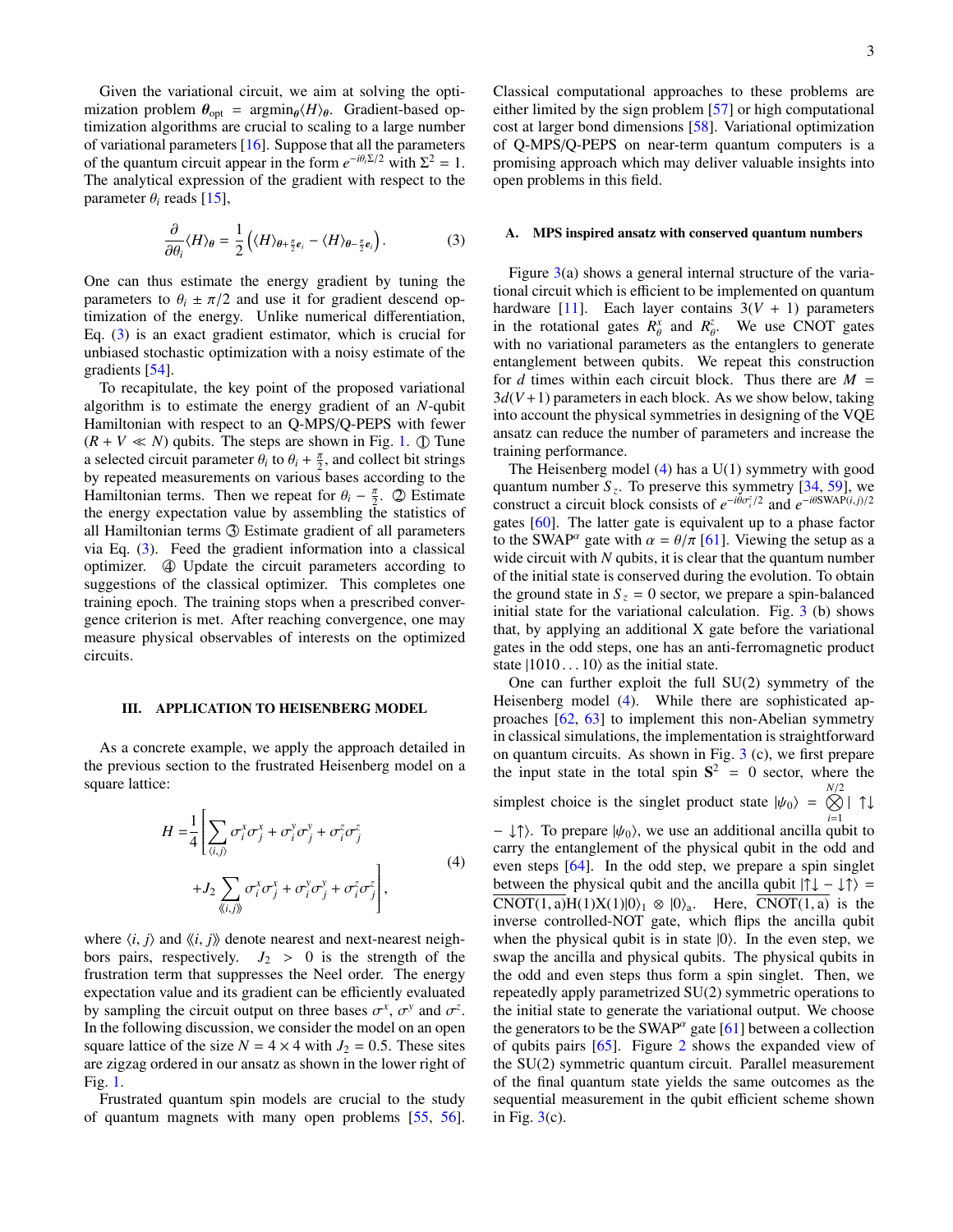

<span id="page-3-1"></span>Figure 2. Expanded view of the SU(2) symmetric quantum circuit ansatz shown in Fig. [3\(](#page-3-0)c) for the  $N = 4 \times 4$  Heisenberg model. The blocks inside a dashed box are repeated by *d* times. In the qubit efficient scheme, the 1 − 12-th qubits are the same physical qubit which is reused after measurement. The 13 – 16-th qubits are the  $V = 4$  qubits which mediate entanglement in the final output state. The 17-th qubit is the ancilla qubit for constructing singlet product initial state. The operations for generating singlets (i.e. X, H, controlled gates and SWAP gates) commute with parametrized swap gates in the dashed box, so that can be moved to the beginning of the circuit.

 $\Pi$ The SU(2) symmetric variational state reads  $|\psi(\theta)\rangle$  =  $\{i, j\}$ *e*  $-\frac{i\theta_{i,j}SWAP(i,j)/2}{\psi_0}$ , where the product is ordered by the

circuit architecture. This variational ansatz resembles the classical variational ansatz for quantum spins in the valence bond basis [\[66\]](#page-8-37). However, in general, the state could not be sampled efficiently using the classical Monte Carlo method due to the appearance of complex weights [\[67\]](#page-8-38). Moreover, since the swap operations are not commuting within each other, there is an additional difficulty in devising an efficient classical Monte Carlo scheme to sample from the variational ansatz. Therefore, variational optimization of this ansatz on a quantum device highlights the possible quantum advantage of the proposed qubit efficient VQE scheme.

To assess the feasibility of the qubit efficient VQE scheme on near-term quantum devices, we perform a faithful classical simulation of the training process. We simulate a circuit of *V*+ 1 qubits instead of an equivalent *N* qubits circuit without qubit reusing. Therefore, even in the classical simulation, we do not have direct access to the final wavefunction but only to the measured bit strings. We sample the energy and its gradient on samples of batch size 4096. Note that we purposely do not exploit the classical backpropagation algorithm (which reduces the complexity of gradient estimation from  $O(M^2)$  to  $O(M)$ , *M* is the number of variational parameters) to be in line with the repetitive experimental measurement [\[16\]](#page-7-10).

We use  $V = 4$  qubits for the virtual degrees of the MPS. The maximum entanglement entropy of the ansatz is thus 4 ln 2 given the full capacity of the variational blocks. We employ the Adam optimizer with a learning rate 0.1 [\[68\]](#page-8-39) for the stochastic gradient descent training. We compared three different circuit blocks shown in Fig. [3.](#page-3-0) All of them have fixed depth  $d = 5$ . The variational parameters are random initialized with uniform distribution in [0, $\pi$ ]. As shown in Fig. [1,](#page-1-1) there are in total  $N - V = 12$  circuit blocks.



<span id="page-3-0"></span>Figure 3. The internal structure of circuit blocks shown in Fig. [1.](#page-1-1) (a) a general unstructured setup.  $R^{\alpha}_{\theta_i} = e^{-\theta_i \sigma^{\alpha}_i/2}$  represents a parametrized single qubit rotation gate. (b)  $U(1)$  preserving block. The leftmost X gate is applied only for odd steps to flip the input state to  $|1\rangle$ . The double crosses are the SWAP<sup>a</sup> gates [\[61\]](#page-8-32). (c) SU(2) preserving block. The left and right panels are for odd and even steps respectively. The last qubit is an ancilla for creating singlets between consecutive steps. The gates enclosed in the dashed box are repeated for *d* times, where *d* is denoted as the depth of the block.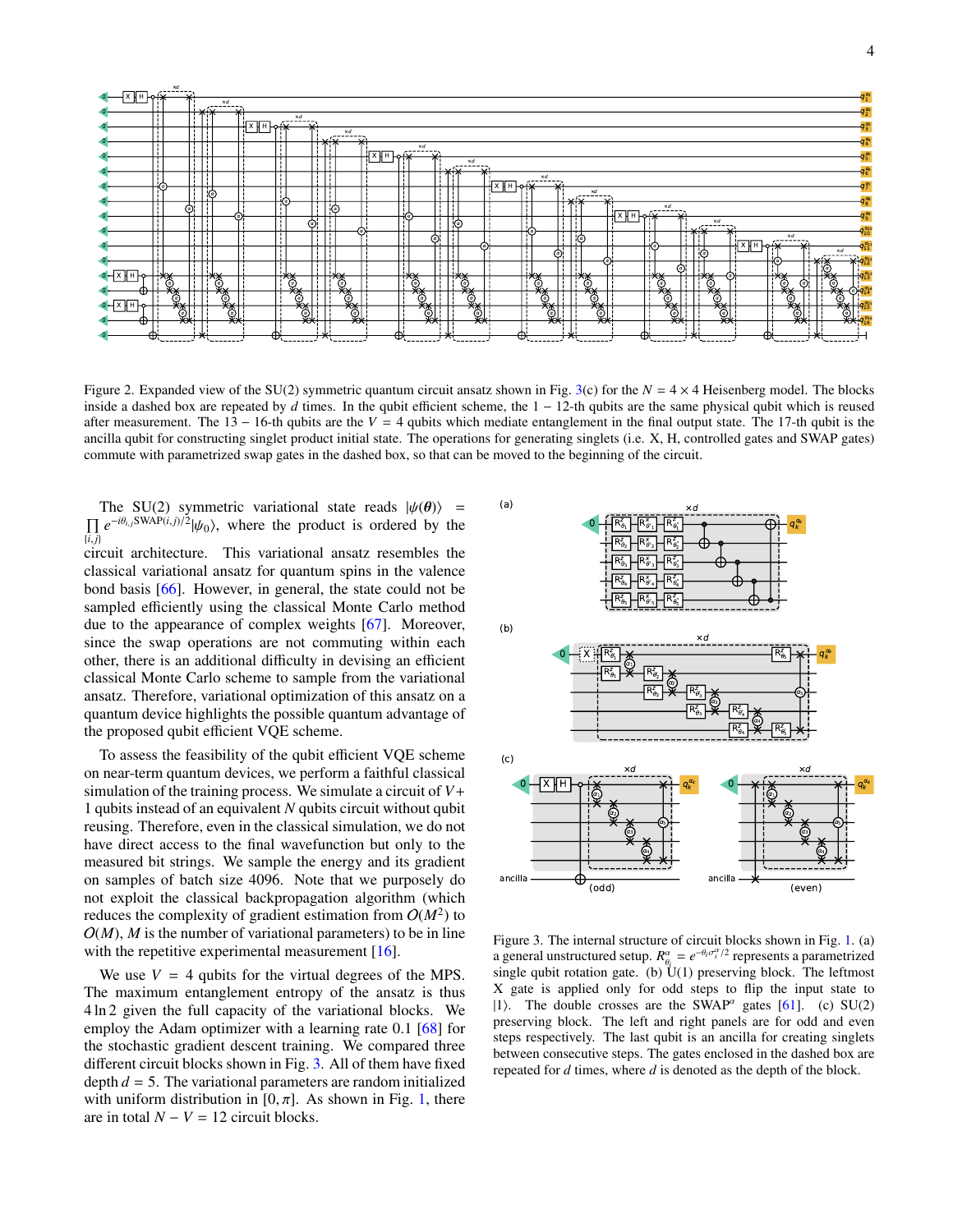

<span id="page-4-0"></span>Figure 4. (a) Variational energy and (b) fidelity with respect to the exact ground state of a 4×4 frustrated Heisenberg model as a function of gradient descent steps. The dashed line is the exact ground state energy. The circuit consists of  $V + 1 = 5$  qubits. For the SU(2) ansatz there is one additional ancilla qubit, see Fig.  $3(c)$  $3(c)$ .

The general circuit structure shown in Fig.  $3(a)$  $3(a)$  contains  $M = 3(V + 1)(N - V)d = 900$  variational parameters. In 500 steps of training, the energy per site decreases to <sup>−</sup>0.416. For comparison, the exact ground state energy per site is  $E_{\text{exact}} =$ <sup>−</sup>0.46909731, the density matrix renormalization group result for bond dimension  $2^V = 16$  is  $E_{\text{DMRG}} = -0.46532670$  [\[69\]](#page-8-40). As the energy decreases, its fidelity with respect to the exact ground state increases from  $5.7 \times 10^{-3}$  to 0.69.<br>Next, the U(1) symmetric circuit structure

Next, the  $U(1)$  symmetric circuit structure in Fig.  $3(b)$  $3(b)$ contains 10 single qubit gates and 5 two-qubit gates in each layer. Hence the number of circuit parameters is also 900. However, the training efficiency increases significantly as shown in Figure [4.](#page-4-0) The ground state energy per site reaches <sup>−</sup>0.454, with a ground state fidelity of 0.92.

Finally, the  $SU(2)$  symmetric circuit structure in Fig.  $3(c)$  $3(c)$ gives the best variational energy despite that it only has  $M =$  $(V+1)(N-V)d = 300$  variational parameters. Using the same hyperparameters for training, the variational energy decreases to <sup>−</sup>0.463, and the fidelity reaches 0.97. After obtaining the variational state, we can measure physical observables on the circuit. For example, the spin-spin correlation in *z* direction  $\langle \sigma_i^z \sigma_j^z \rangle$  measured on the SU(2) symmetry preserving circuit shown in Fig. 5.(a). As a comparison using the same training shown in Fig. [5](#page-4-1) (a). As a comparison, using the same training shown in Fig. 5 (a). As a comparison, using the same training hyperparameters we obtain a ground state with fidelity 0.<sup>98</sup> using  $SU(2)$  symmetric variational circuit ansatz Fig.  $3(c)$  $3(c)$  for unfrustrated Heisenberg lattice with  $J_2 = 0$ . As shown in Fig. [5](#page-4-1) (b), the checkerboard pattern for the antiferromagnetic correlation is more visible in the unfrustrated case. These results suggest that, even with a moderate number of qubits, the qubit efficient VQE scheme is able to offer useful physical insights.

This result benefits from the fact that Q-MPS structure alleviates the gradient vanishing problem for studying low entangle physical systems. The gradients of an unstructured, randomly parametrized circuit vanish exponentially as a function of the number of parameters [\[26\]](#page-7-8) due to the concentration of measure in high dimensional spaces [\[27,](#page-8-0) [28\]](#page-8-1). Intuitively, this could be understood by the fact that the overlap between a random initial quantum state and a target state is exponentially small in the many-body Hilbert space. Related approaches



<span id="page-4-1"></span>Figure 5. Spin-spin correlation  $\langle \sigma_i^z \sigma_j^z \rangle$  for (a) frustrated Heisenberg model with  $L_2 = 0.5$  and (b) unfrustrated Heisenberg model with in *J*<sub>2</sub> = 0.5 and (b) unfrustrated Heisenberg model with  $J_2$  = 0.5 and (b) unfrustrated Heisenberg model with  $J_6$  = 0. Here the ground state is obtained by using the SU(2)  $J_2$  = 0. Here, the ground state is obtained by using the SU(2) symmetric circuit shown in Fig.  $3(c)$  $3(c)$ .



<span id="page-4-2"></span>Figure 6. The variance of the gradient as a function of (a) system size *N* and (b) virtual qubits number *V* for random initialized circuit parameters of structures shown in Fig. [3.](#page-3-0) The Hamiltonian is an open Heisenberg chain. The dashed lines are linear fits, whereas in (b) we only use  $V \leq 6$  for fitting.

such as the quantum approximate optimization algorithm [\[35\]](#page-8-6) and related field such as quantum machine learning [\[15,](#page-7-9) [16,](#page-7-10) [36\]](#page-8-7) suffer from the same problem.

We inspect the variance of the gradient signal for various system sizes to investigate the gradient vanishing problem in the training variational quantum circuits  $[26]$ . To compute the gradient variance, we sample 1000 gradients of random circuit parameters.

First, we consider an unfrustrated Heisenberg model on an open chain of length *N*. Here *N* should be regarded as the effective circuit width since the output bit strings lie in the Hilbert space of size  $2^N$ . Fig.  $6(a)$  $6(a)$  shows the variance of the gradient for circuit blocks with U(1) and SU(2) symmetries with  $V = 4$ . Interestingly, the variance of the gradient shows a power-law decay in contrast to the exponential decay found in a circuit with generic structure [\[26\]](#page-7-8). Therefore, it appears that the Q-MPS structure alleviates the gradient vanishing problem at least for the problem under consideration. We attribute this to the fact that the low entropy variational ansatz captures the right inductive bias for the ground state of the target problem.

Next, for an  $N = 20$  Heisenberg chain, we examine the scaling of the gradient variance with the number of virtual qubits *V*. Again, we see that using symmetry greatly enhance the gradient in Fig. [6\(](#page-4-2)b). We observe an exponential decrease of the gradient in the regime  $V \ll N$ . While the gradient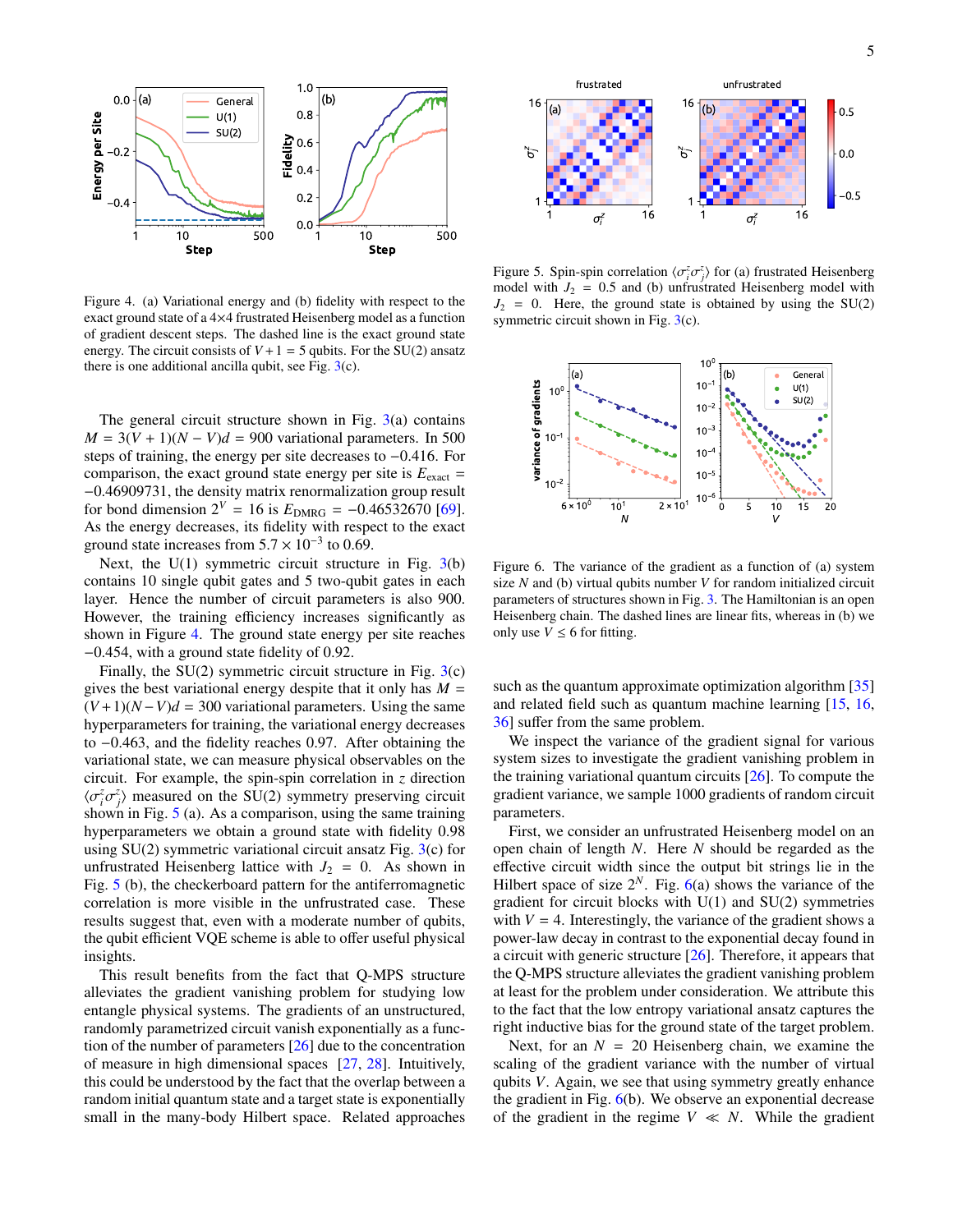increases with *V* for  $V \leq N$ . Their values are still much smaller than the values in the small *V* limit, which shows that the Q-MPS are easier to train compared to an unstructured quantum circuit of a generic structure.

Exponential decreasing gradient with respect to *V* also warns us that there is no free lunch. Although a quantum circuit is able to represent an MPS with exponentially large bond dimension, the number of parameters in the ansatz should also scale exponentially in order to compensate the vanishing gradient. What's worse, the sampling error can smear out too small gradient signals. To really make the ansatz scalable for a highly entangled two dimensional system, we need a parameter efficient design.

#### B. PEPS inspired ansatz

PEPS is much more parameter efficient for representing the ground states of a two-dimensional quantum lattice Hamiltonians. It is able to represent many area law entangled high dimensional states with a polynomial number of parameters with respect to the system size. However, there is no polynomial time algorithm to contract a PEPS exactly for energy expectation values. Moreover, there is no efficient scheme to prepare a Q-PEPS on a quantum circuit. This task is probably impossible due to the computational complexity argument [\[70\]](#page-8-41), otherwise, a quantum computer would be able to solve the #*P*-hard problems [\[71](#page-8-42)[–73\]](#page-8-43). Nevertheless, it is possible to design a variational ansatz that shares the appealing properties of PEPS, such as the 2D area law entanglement entropy.

The SU(2) symmetric Q-PEPS ansatz for a  $4 \times 4$  square lattice is shown in Fig. [7.](#page-6-0) The entanglement in this ansatz satisfies two-dimensional area law, which can be seen from the red dashed box enclosing a  $2 \times 2$  region, where the number of bonds crossing the boundary is proportional to the circumference of the box. In the entangle layer enclosed in the black dashed box, we first entangle each physical qubit with its own virtual qubit(s), then neighboring (periodic boundary condition) physical qubits, and finally neighboring virtual qubits. This completes a single entangle layer. We repeat this layer for *d* times to increase the number of trainable parameters. Unlike the case in Q-MPS, where we do not distinguish between virtual qubits, here we assign a constant number of virtual qubits for each physical qubit so that *<sup>V</sup>*/*<sup>R</sup>* stay as a constant as the system size grows. These physical qubits can be measured in parallel instead of one by one.

The simulation results reported in Fig. [8](#page-6-1) demonstrates the scalability of this structure on a 2D lattice. In the simulation, we fix the ratio  $V/R$  to 1 and depth *d* to 5. So the number of parameters contained in a  $4 \times 4$  Q-PEPS is 180, which is the same as that in a depth  $d = 3$  Q-MPS. The comparative study of two models in Fig. [8](#page-6-1) (a) shows similar performance (or slightly better). However, when we scale up the lattice size to  $6 \times 6$ , the ground state energy obtained by O-PEPS is much lower, indicating better scalability in solving two-dimensional lattice Hamiltonians. One should notice that by increasing the lattice size from  $4 \times 4$  to a  $6 \times 6$ , the size of full Hilbert space

| <b>Lattice</b> | $4 \times 4$ | $4 \times 4$  | $6 \times 6$ | $6 \times 6$  |
|----------------|--------------|---------------|--------------|---------------|
| Model          | Q-MPS        | <b>Q-PEPS</b> | Q-MPS        | <b>Q-PEPS</b> |
| <b>Gates</b>   | 180          | 180           | 420          | 450           |
| Depth $d$      | 3            | 5             | 2            | 5             |
| $R + V$        | 6            | 8             | 8            | 12            |
| E/N            | $-0.4596$    | $-0.4681$     | $-0.4147$    | $-0.4707$     |
| $E_G/N$        | $-0.4691$    | $-0.4691$     | $-0.4791$    | $-0.4791$     |

<span id="page-5-1"></span>Table I. Parameters used in the numerical experiment in Fig. [8.](#page-6-1) The number of shots used in sampling is 1024, the optimizer is Adam with learning rate 0.1.  $E$  and  $E_G$  are the lowest ground state energy obtained in training and exact ground state energy respectively.

| 1: $500$                                | $\triangleright$ training iterations            |
|-----------------------------------------|-------------------------------------------------|
| 2: $\times M$                           | $\triangleright$ for each variational parameter |
| $3: \times 4096$                        | $\triangleright$ batch size for sampling        |
| $4: \times 2$                           | $\triangleright$ gradient evaluation            |
| $5: \times 3$                           | ► Pauli bases                                   |
| 6: $\times M$                           | $\triangleright$ parametrized gates             |
| 7: $\times T_{\text{gate}}$             | $\triangleright$ time for each gate             |
| 8: $\approx 10^7 M^2 T_{\text{gate}}$ . |                                                 |

<span id="page-5-2"></span>Table II. Gate count for training an Q-MPS with *M* parameters.

is increased by a factor of  $2^{20}$ .

The batch size in the above simulation is  $B = 1024$ , as the it grows, the standard deviation of measured gradients  $\sigma_s$ <br>will decrease as  $\sim 1/\sqrt{R}$ . We can also define the variance of will decrease as  $\sim 1/\sqrt{B}$ . We can also define the variance of gradients as gradients as

$$
\sigma_g^2 = \text{Var}_{\theta_i} \left( \frac{\partial \langle H \rangle}{\partial \theta_i} \right),\tag{5}
$$

where circuit parameters  $\theta_i$  is randomly sampled. If this values is too small, then the gradient vanishes. In a movalues is too small, then the gradient vanishes. In a momentum based classical optimizer, the learning rate can be atomatically adjusted to utilize small gradients. However, what matters here is not the absolute value of gradients, but the ratio between the standard deviation of gradients  $r_{gs} = \sigma_g/\sigma_s$ .<br>When  $r \ll 1$  the gradient information will be smeared out When  $r_{gs} \ll 1$ , the gradient information will be smeared out and the training will probably fail, then we have to either increase the number of shots *B* or change the ansatz. Scalable training relies on how does  $r_{gs}$  vary as the system size grows. If we fix the batch size to 4096, at a system size  $4 \times 4$ ,  $r_{gs}$  = 0.142/0.021, while at a system size  $6 \times 6$ , it is 0.088/0.032, i.e. the gradient is decreasing and sampling error is increasing. Due to the limit of classical computational power, it requires a quantum device to verify the scalability and fully exploits its power.

## <span id="page-5-0"></span>IV. COMPLEXITY ANALYSIS BY GATE COUNTING

The wall clock time of both classical simulation and actual experiment can be estimated by counting the gate operations,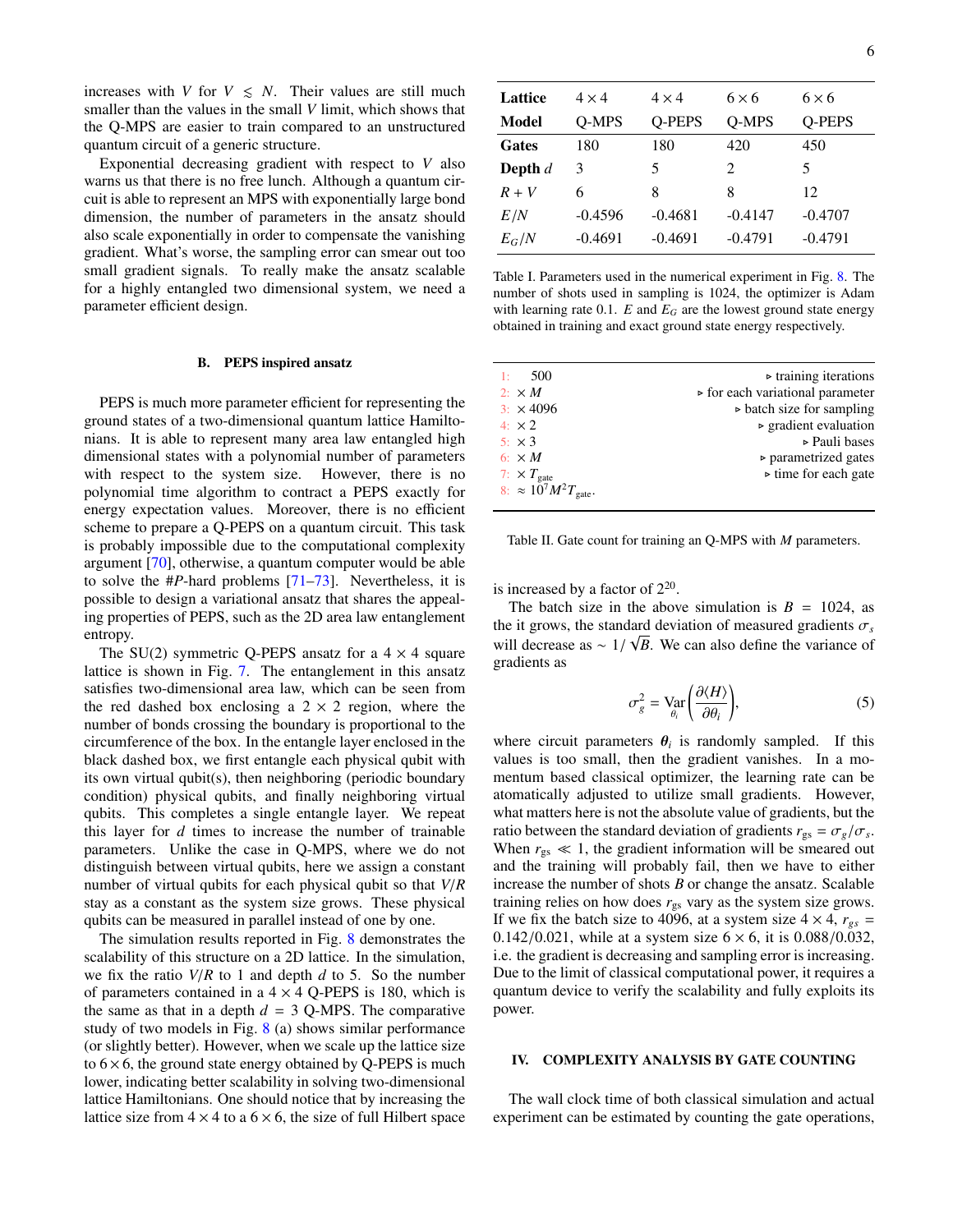

<span id="page-6-0"></span>Figure 7. A projected pair of states inspired variational quantum circuit ansatz with a  $4 \times 4$  square lattice layout. Yellow squares with " $\circ$ " sign are measure (on basis  $\alpha = X, Y, Z$ ) and reset operations. The other yellow squares are measurements without reset.



<span id="page-6-1"></span>Figure 8. Energy as a function of training steps, where training parameters are listed in Table [I](#page-5-1)

as summarized in Table [II.](#page-5-2) In the classical simulation, the operation time  $T_{gate}$  scales exponentially with the number of virtual qubits *V*. We employ the differentiable quantum simulator Yao.jl [\[74\]](#page-8-44) and its GPU backend CuYao.jl [\[75\]](#page-8-45) in order to boost the classical simulation efficiency. With native CUDA programming support [\[76,](#page-8-46) [77\]](#page-8-47), one can parallelize the circuit simulation both for the Hilbert space (of size  $2^{V+1}$ ) and for the batch dimension (of size 4096 in our case). It takes 11 − 48 hours (varies for various blocks shown in Fig. [3\)](#page-3-0) for a typical parameter reported in this letter,  $V = 4$ ,  $d = 5$  and  $N = 16$ , on a single Nvidia Titan V GPU card.

The gate time of an actual quantum device shows constant scaling with respect to the qubit number. For experiment on SQUID qubits,  $T_{\text{gate}} \approx 25ns$  [\[78\]](#page-8-48) for a SWAP<sup> $\alpha$ </sup> gate. Thus, solving the  $4 \times 4$  Heisenberg model with circuit depth  $d = 1$ and the same hyperparameters as our numerical experiments will take approximately 18 minutes on a single quantum processing unit (QPU) without considering readout time. On the other hand, the typical gate time for ion traps is  $T_{\text{gate}} \approx$  $0.5\mu s - 250\mu s$  [\[79,](#page-8-49) [80\]](#page-8-50), which means longer time is required for solving the same model.

| <b>Depth</b> 1 | 2                                             | 3    | 4   |                                                                     | Exact |
|----------------|-----------------------------------------------|------|-----|---------------------------------------------------------------------|-------|
| Gates 60       | - 120                                         | -180 | 240 | 300                                                                 |       |
|                |                                               |      |     | <b>Energy</b> $-0.454$ $-0.458$ $-0.463$ $-0.464$ $-0.463$ $-0.469$ |       |
|                | <b>Fidelity</b> 0.917 0.923 0.968 0.971 0.968 |      |     |                                                                     | 1.0   |

<span id="page-6-2"></span>Table III. Variational energy expectation and fidelity of frustrated Heisenberg model with  $J_2 = 0.5$  for various block depth  $d$  shown in Fig. [3\(](#page-3-0)c). We only count the number of parametrized gates in the table.

Furthermore, we note that gate operations in the lines  $2 - 5$ of Table [II](#page-5-2) are also trivially parallelizable on QPUs. Therefore, we envision that building a cluster of QPUs [\[5,](#page-7-13) [6\]](#page-7-14) may provide further advantage for high-throughput gradient estimation of the VQE calculation. In this case, one only needs classical communications to collect the gradients measured on all QPUs. Technically, having intermediate scale quantum circuits running in parallel is also easier than building a fully entangled large scale quantum computer. In this way, we expect running the variational algorithm on parallel QPUs will soon win over classical processors with exponential gate time.

A practical issue is that the total running time  $MT_{\text{gate}}$ should be less than the coherence time of the qubits, which limits the block depth of the variational ansatz to be shallow circuits on near-term devices. Table [III](#page-6-2) shows the variational energy and fidelity for various depths *d* obtained for the  $N = 4 \times 4$  frustrated Heisenberg model at  $J_2 = 0.5$ . One sees that it is possible to reach fidelity 0.917 with only 60 parametrized gates, which is within the reach of the current day quantum technology. For larger problem size, one will need to increase the circuit depth linearly with *N*. Assuming area law entanglement entropy scaling of the system, one also needs to scale the circuit width *V* linearly with the boundary size for an accurate variational description of the ground state.

A crucial step for the qubit efficient Q-MPS preparation scheme is the measure and reset operation. The cost of this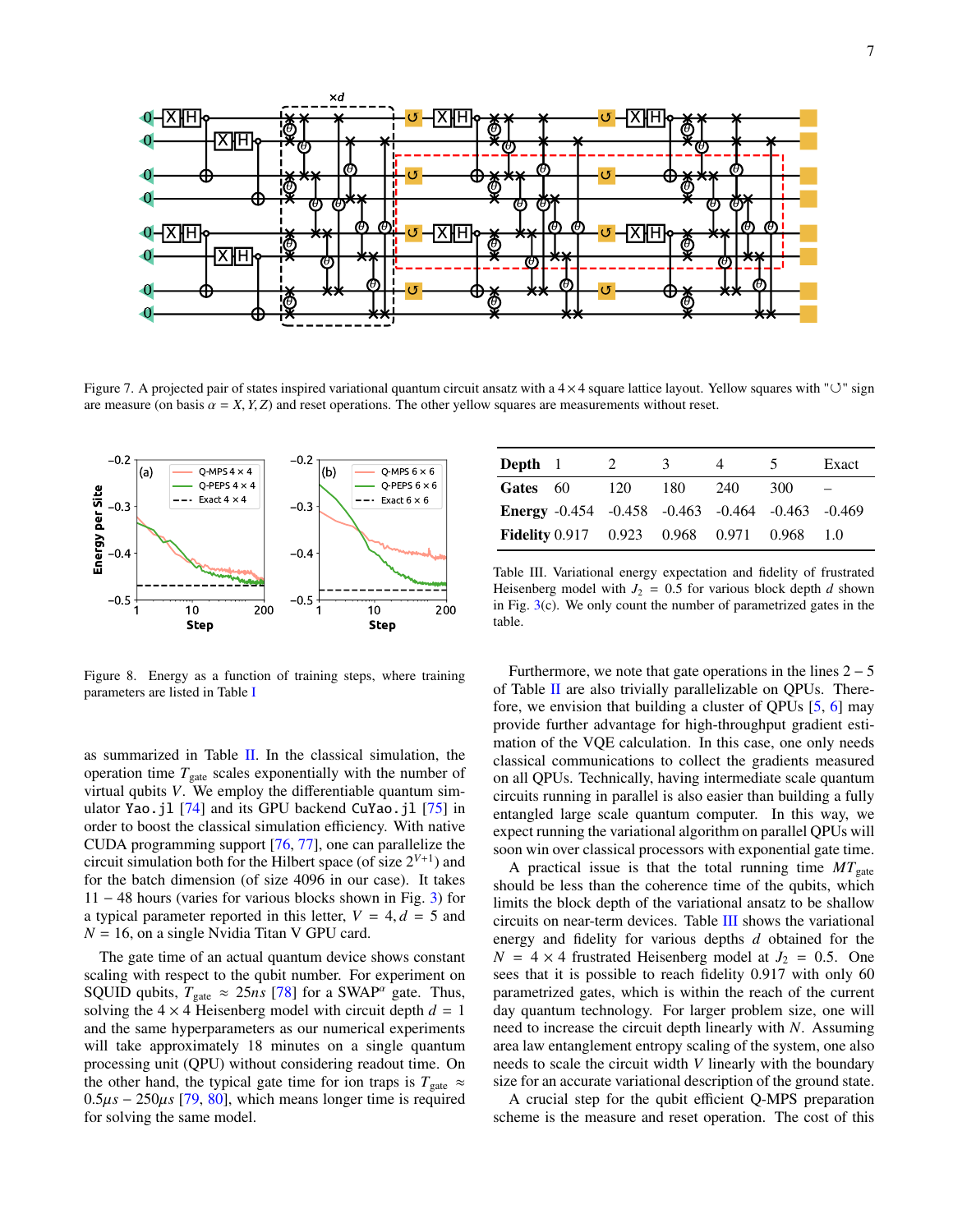step is device dependent. It is straightforward for trapped ions. However, for SQUIDs, a single qubit measurement and reset can take several microseconds, which is even slower than applying a gate. Fabricating low-latency quantum circuits that support fast measure and control is a rewarding direction in light of the proposed qubit efficient VQE scheme. Alternatively, one can employ the same circuit architecture without reusing the measured qubits. In this case, one still has the benefit of enhanced gradient signal.

## <span id="page-7-11"></span>V. DISCUSSIONS

Classical quantum many-body computation approaches provide valuable insights to quantum algorithms. Using the proposed qubit efficient VQE scheme, one can access the ground state properties of quantum systems using fewer qubits than the system size. Moreover, by exploiting the physical symmetries in the quantum circuit architecture design, one can alleviate the gradient vanishing problem and speed up the convergence to the ground state.

The use of conserved quantum number in circuit construction also allows one to have access to excited states in various quantum number sectors. With this regard, it is interesting to consider what are the universal gate sets with respect to various physical symmetry constraints. In addition to internal symmetries, the spatial translational symmetry may be taken into account via parameter sharing in the circuit blocks. Then, it naturally raises the question of whether one can study infinite large periodic systems with a finite number of qubits.

Another interesting direction is to perform time evolution or measure time-dependent quantities in the qubit efficient scheme. Since one does not have access to the full wave function directly in the qubit efficient scheme, the Trotter decomposition based time evolution [\[81,](#page-8-51) [82\]](#page-8-52) may not be directly applicable. Variational quantum algorithms for time evolution [\[83,](#page-8-53) [84\]](#page-8-54) appears to be a good candidate for this purpose.

### ACKNOWLEDGMENTS

We thank Miles Stoudenmire for sharing the idea of Ref. [\[29\]](#page-8-2) prior to its publication. We thank Yun-Fei Pu and Ding-Shun Lv for providing valuable information on experimental feasibility. We thank Norbert Schuch for comment on the U(1) preserving circuit construction and Yan-Xia Liu for helpful discussions on Bethe Ansatz. We thank Pan Zhang for generous allocation of GPU hours and Xiu-Zhe Luo for contribution to Yao.jl [\[74\]](#page-8-44). The authors are supported by the National Natural Science Foundation of China under the Grant No. 11774398, the Strategic Priority Research Program of Chinese Academy of Sciences Grant No. XDB28000000 and the research funding from Huawei Technologies under the Grant No. YBN2018095185.

- <span id="page-7-0"></span>[1] J. Preskill, [arXiv:1801.00862.](http://arxiv.org/abs/arXiv:1801.00862)
- <span id="page-7-1"></span>[2] S. Boixo, S. V. Isakov, V. N. Smelyanskiy, R. Babbush, N. Ding, Z. Jiang, M. J. Bremner, J. M. Martinis, and H. Neven, [Nat.](http://dx.doi.org/10.1038/s41567-018-0124-x) Phys. 14[, 595 \(2018\).](http://dx.doi.org/10.1038/s41567-018-0124-x)
- <span id="page-7-2"></span>[3] A. Peruzzo, J. McClean, P. Shadbolt, M.-H. Yung, X.-Q. Zhou, P. J. Love, A. Aspuru-Guzik, and J. L. Oâ $\Delta Z$ brien, [Nat.](https://www.nature.com/articles/ncomms5213) Commun. 5[, 4213 \(2014\).](https://www.nature.com/articles/ncomms5213)
- [4] J. R. McClean, J. Romero, R. Babbush, and A. Aspuru-Guzik, New J. Phys. 18[, 023023 \(2016\).](http://stacks.iop.org/1367-2630/18/i=2/a=023023)
- <span id="page-7-13"></span>[5] D. Wecker, M. B. Hastings, and M. Troyer, *[Phys. Rev. A](http://dx.doi.org/10.1103/PhysRevA.92.042303)* 92, [042303 \(2015\).](http://dx.doi.org/10.1103/PhysRevA.92.042303)
- <span id="page-7-14"></span>[6] D. Wecker, M. B. Hastings, N. Wiebe, B. K. Clark, C. Nayak, and M. Troyer, Phys. Rev. A 92[, 062318 \(2015\).](http://dx.doi.org/ 10.1103/PhysRevA.92.062318)
- [7] S. McArdle, S. Endo, A. Aspuru-Guzik, S. Benjamin, and X. Yuan, [arXiv:1808.10402.](http://arxiv.org/abs/arXiv:1808.10402)
- <span id="page-7-3"></span>[8] Y. Cao, J. Romero, J. P. Olson, M. Degroote, P. D. Johnson, M. Kieferová, I. D. Kivlichan, T. Menke, B. Peropadre, N. P. Sawaya, *et al.*, [arXiv:1812.09976.](http://arxiv.org/abs/arXiv:1812.09976)
- <span id="page-7-4"></span>[9] Y. Shen, X. Zhang, S. Zhang, J.-N. Zhang, M.-H. Yung, and K. Kim, Phys. Rev. A 95[, 020501 \(2017\).](http://dx.doi.org/ 10.1103/PhysRevA.95.020501)
- [10] P. J. J. O'Malley, R. Babbush, I. D. Kivlichan, J. Romero, J. R. McClean, R. Barends, J. Kelly, P. Roushan, A. Tranter, N. Ding, B. Campbell, Y. Chen, Z. Chen, B. Chiaro, A. Dunsworth, A. G. Fowler, E. Jeffrey, E. Lucero, A. Megrant, J. Y. Mutus, M. Neeley, C. Neill, C. Quintana, D. Sank, A. Vainsencher, J. Wenner, T. C. White, P. V. Coveney, P. J. Love, H. Neven, A. Aspuru-Guzik, and J. M. Martinis, [Phys. Rev. X](http://dx.doi.org/ 10.1103/PhysRevX.6.031007) 6, 031007 [\(2016\).](http://dx.doi.org/ 10.1103/PhysRevX.6.031007)
- <span id="page-7-12"></span>[11] A. Kandala, A. Mezzacapo, K. Temme, M. Takita, M. Brink,

J. M. Chow, and J. M. Gambetta, Nature 549[, 242 \(2017\).](https://www.nature.com/articles/nature23879)

- [12] J. I. Colless, V. V. Ramasesh, D. Dahlen, M. S. Blok, M. E. Kimchi-Schwartz, J. R. McClean, J. Carter, W. A. de Jong, and I. Siddiqi, Phys. Rev. X 8[, 011021 \(2018\).](http://dx.doi.org/10.1103/PhysRevX.8.011021)
- <span id="page-7-5"></span>[13] C. Hempel, C. Maier, J. Romero, J. McClean, T. Monz, H. Shen, P. Jurcevic, B. P. Lanyon, P. Love, R. Babbush, A. Aspuru-Guzik, R. Blatt, and C. F. Roos, [Phys. Rev. X](http://dx.doi.org/ 10.1103/PhysRevX.8.031022) 8, [031022 \(2018\).](http://dx.doi.org/ 10.1103/PhysRevX.8.031022)
- <span id="page-7-6"></span>[14] J. Li, X. Yang, X. Peng, and C.-P. Sun, *[Phys. Rev. Lett.](https://link.aps.org/doi/10.1103/PhysRevLett.118.150503)* 118, [150503 \(2017\).](https://link.aps.org/doi/10.1103/PhysRevLett.118.150503)
- <span id="page-7-9"></span>[15] K. Mitarai, M. Negoro, M. Kitagawa, and K. Fujii, *[Phys. Rev.](http://dx.doi.org/10.1103/PhysRevA.98.032309)* A 98[, 032309 \(2018\).](http://dx.doi.org/10.1103/PhysRevA.98.032309)
- <span id="page-7-10"></span>[16] J.-G. Liu and L. Wang, *Phys. Rev. A* **98**[, 062324 \(2018\).](http://dx.doi.org/10.1103/PhysRevA.98.062324)
- [17] G. Verdon, J. Pye, and M. Broughton,  $arXiv:1806.09729$ .
- [18] M. Schuld, V. Bergholm, C. Gogolin, J. Izaac, and N. Killoran, [arXiv:1811.11184.](http://arxiv.org/abs/arXiv:1811.11184)
- [19] J. G. Vidal and D. O. Theis, [arXiv:1812.06323.](http://arxiv.org/abs/arXiv:1812.06323)
- [20] V. Bergholm, J. Izaac, M. Schuld, C. Gogolin, and N. Killoran, [arXiv:1811.04968.](http://arxiv.org/abs/arXiv:1811.04968)
- [21] G. G. Guerreschi and M. Smelyanskiy,  $arXiv:1701.01450$ .
- [22] E. Farhi and H. Neven, [arXiv:1802.06002.](http://arxiv.org/abs/arXiv:1802.06002)
- [23] J. Romero, R. Babbush, J. R. McClean, C. Hempel, P. J. Love, and A. Aspuru-Guzik, Quantum Sci. Technol. 4, 014008 (2018).
- [24] A. Harrow and J. Napp,  $arXiv:1901.05374$ .
- <span id="page-7-7"></span>[25] P.-L. Dallaire-Demers, J. Romero, L. Veis, S. Sim, and A. Aspuru-Guzik, [arXiv:1801.01053.](http://arxiv.org/abs/arXiv:1801.01053)
- <span id="page-7-8"></span>[26] J. R. McClean, S. Boixo, V. N. Smelyanskiy, R. Babbush, and H. Neven, [Nat. Commun.](http://dx.doi.org/10.1038/s41467-018-07090-4) 9, 4812 (2018).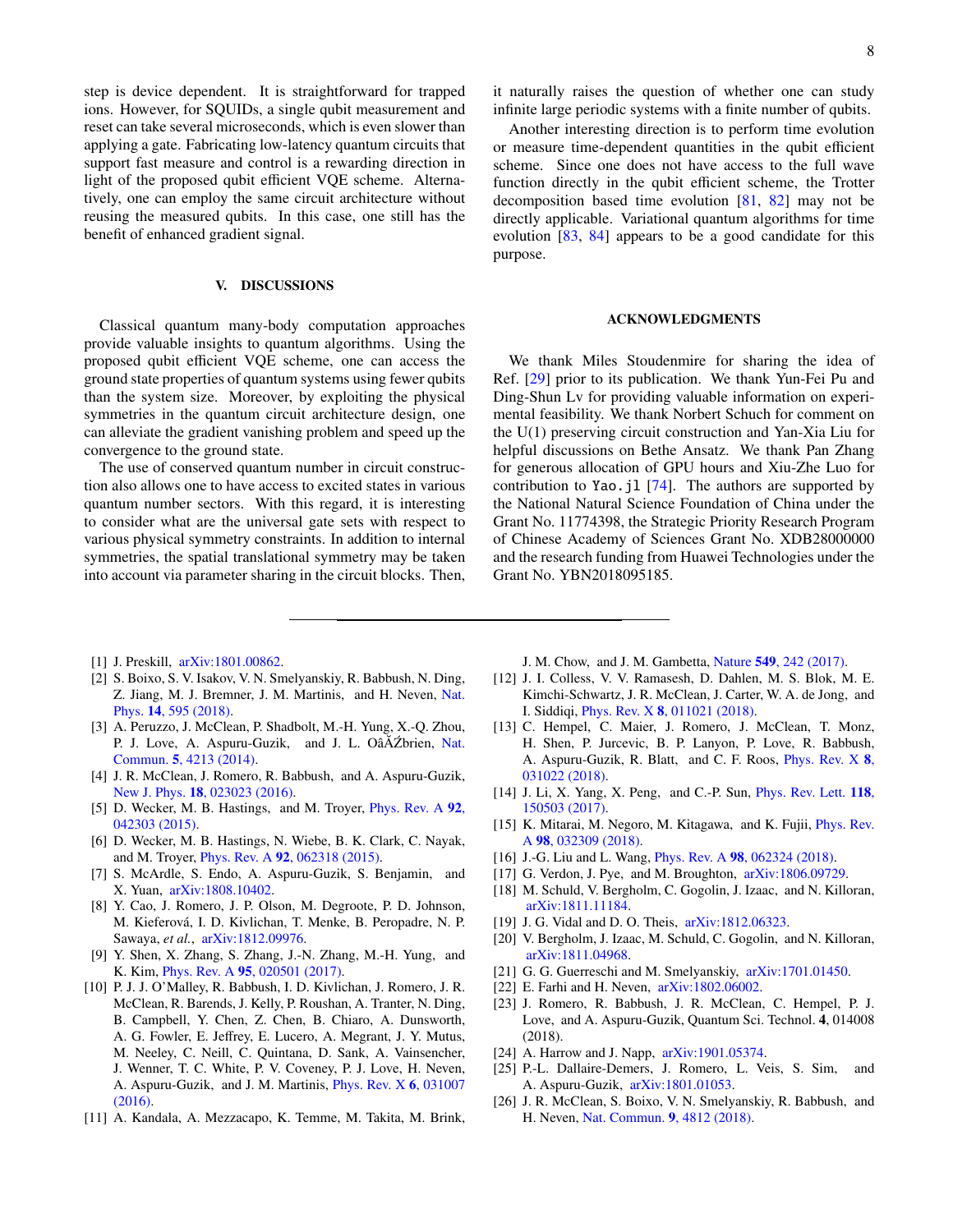- <span id="page-8-0"></span>[27] D. Gross, S. T. Flammia, and J. Eisert, *[Phys. Rev. Lett.](http://dx.doi.org/10.1103/PhysRevLett.102.190501)* 102, [190501 \(2009\).](http://dx.doi.org/10.1103/PhysRevLett.102.190501)
- <span id="page-8-1"></span>[28] M. J. Bremner, C. Mora, and A. Winter, *[Phys. Rev. Lett.](http://dx.doi.org/10.1103/PhysRevLett.102.190502)* **102**, [190502 \(2009\).](http://dx.doi.org/10.1103/PhysRevLett.102.190502)
- <span id="page-8-2"></span>[29] W. Huggins, P. Patil, B. Mitchell, K. B. Whaley, and E. M. Stoudenmire, [Quantum Sci. Technol.](http://stacks.iop.org/2058-9565/4/i=2/a=024001) 4, 024001 (2019).
- [30] I. H. Kim and B. Swingle,  $arXiv:1711.07500$ .
- <span id="page-8-3"></span>[31] M. O. Tianyi Peng, Aram Harrow and X. Wu, [arXiv:1904.00102.](http://arxiv.org/abs/arXiv:1904.00102)
- <span id="page-8-4"></span>[32] M.-H. Yung, J. Casanova, A. Mezzacapo, J. McClean, L. Lamata, A. Aspuru-Guzik, and E. Solano, [Sci. Rep.](https://www.nature.com/articles/srep03589) 4, 3589 [\(2014\).](https://www.nature.com/articles/srep03589)
- [33] [J.](http://dx.doi.org/10.1021/acs.jctc.8b01004) Lee, W. J. Huggins, M. Head-Gordon, and K. B. Whaley, J. [Chem. Theory Comput.](http://dx.doi.org/10.1021/acs.jctc.8b01004) 15, 311 (2018).
- <span id="page-8-5"></span>[34] P. K. Barkoutsos, J. F. Gonthier, I. Sokolov, N. Moll, G. Salis, A. Fuhrer, M. Ganzhorn, D. J. Egger, M. Troyer, A. Mezzacapo, S. Filipp, and I. Tavernelli, Phys. Rev. A 98[, 022322 \(2018\).](http://dx.doi.org/ 10.1103/PhysRevA.98.022322)
- <span id="page-8-6"></span>[35] E. Farhi, J. Goldstone, and S. Gutmann, [arXiv:1411.4028.](http://arxiv.org/abs/arXiv:1411.4028)
- <span id="page-8-7"></span>[36] C. Ciliberto, M. Herbster, A. D. Ialongo, M. Pontil, A. Rocchetto, S. Severini, and L. Wossnig, [Proc. R. Soc. A](http://rspa.royalsocietypublishing.org/content/474/2209/20170551) 474 (2018).
- <span id="page-8-8"></span>[37] A. Monras, A. Beige, and K. Wiesner, [arXiv:1002.2337.](http://arxiv.org/abs/arXiv:1002.2337)
- <span id="page-8-9"></span>[38] S. Östlund and S. Rommer, *[Phys. Rev. Lett.](http://dx.doi.org/10.1103/PhysRevLett.75.3537)* **75**, 3537 (1995).
- <span id="page-8-13"></span>[39] G. Vidal, *Phys. Rev. Lett.* **91**[, 147902 \(2003\).](http://dx.doi.org/10.1103/PhysRevLett.91.147902)
- <span id="page-8-10"></span>[40] U. SchollwAűck, [Ann. Phys. \(N.Y.\)](http://dx.doi.org/10.1016/j.aop.2010.09.012)  $326, 96$  (2011).
- <span id="page-8-11"></span>[41] C. Schön, E. Solano, F. Verstraete, J. I. Cirac, and M. M. Wolf, Phys. Rev. Lett. 95[, 110503 \(2005\).](http://dx.doi.org/ 10.1103/PhysRevLett.95.110503)
- <span id="page-8-12"></span>[42] M. Cramer, M. B. Plenio, S. T. Flammia, R. Somma, D. Gross, S. D. Bartlett, O. Landon-Cardinal, D. Poulin, and Y.-K. Liu, [Nat. Commun.](https://www.nature.com/articles/ncomms1147) 1, 149 (2010).
- <span id="page-8-14"></span>[43] E. Stoudenmire and S. R. White, [Annu. Rev. Condens. Matter](http://dx.doi.org/10.1146/annurev-conmatphys-020911-125018) Phys. 3[, 111 \(2012\).](http://dx.doi.org/10.1146/annurev-conmatphys-020911-125018)
- <span id="page-8-15"></span>[44] F. Verstraete, D. Porras, and J. I. Cirac, *[Phys. Rev. Lett.](http://dx.doi.org/10.1103/PhysRevLett.93.227205)* 93, [227205 \(2004\).](http://dx.doi.org/10.1103/PhysRevLett.93.227205)
- <span id="page-8-16"></span>[45] J. Eisert, M. Cramer, and M. B. Plenio, [Rev. Mod. Phys.](http://dx.doi.org/10.1103/RevModPhys.82.277) 82, [277 \(2010\).](http://dx.doi.org/10.1103/RevModPhys.82.277)
- <span id="page-8-17"></span>[46] F. Verstraete, M. M. Wolf, D. Perez-Garcia, and J. I. Cirac, Phys. Rev. Lett. 96[, 220601 \(2006\).](http://dx.doi.org/10.1103/PhysRevLett.96.220601)
- <span id="page-8-18"></span>[47] C. Eichler, J. Mlynek, J. Butscher, P. Kurpiers, K. Hammerer, T. J. Osborne, and A. Wallraff, Phys. Rev. X 5[, 041044 \(2015\).](http://dx.doi.org/ 10.1103/PhysRevX.5.041044)
- <span id="page-8-19"></span>[48] S. Barrett, K. Hammerer, S. Harrison, T. E. Northup, and T. J. Osborne, Phys. Rev. Lett. 110[, 090501 \(2013\).](http://dx.doi.org/ 10.1103/PhysRevLett.110.090501)
- <span id="page-8-20"></span>[49] F. Verstraete and J. I. Cirac, *[Phys. Rev. Lett.](http://dx.doi.org/10.1103/PhysRevLett.104.190405)* **104**, 190405 [\(2010\).](http://dx.doi.org/10.1103/PhysRevLett.104.190405)
- <span id="page-8-21"></span>[50] https://github.com/GiggleLiu/[QuantumPEPS.](https://github.com/GiggleLiu/QuantumPEPS)
- <span id="page-8-22"></span>[51] G. Ortiz, J. E. Gubernatis, E. Knill, and R. Laflamme, *[Phys.](http://dx.doi.org/10.1103/PhysRevA.64.022319)* Rev. A 64[, 022319 \(2001\).](http://dx.doi.org/10.1103/PhysRevA.64.022319)
- <span id="page-8-23"></span>[52] R. Babbush, N. Wiebe, J. McClean, J. McClain, H. Neven, and G. K.-L. Chan, Phys. Rev. X 8[, 011044 \(2018\).](http://dx.doi.org/ 10.1103/PhysRevX.8.011044)
- <span id="page-8-24"></span>[53] M. Motta, E. Ye, J. R. McClean, Z. Li, A. J. Minnich, R. Babbush, and G. K. Chan, [arXiv:1808.02625.](http://arxiv.org/abs/arXiv:1808.02625)
- <span id="page-8-25"></span>[54] G. Tucker, A. Mnih, C. J. Maddison, D. Lawson, and J. Sohl-Dickstein, [\(2017\),](http://arxiv.org/abs/1703.07370) [arXiv:1703.07370.](http://arxiv.org/abs/1703.07370)
- <span id="page-8-26"></span>[55] Y. Zhou, K. Kanoda, and T.-K. Ng, [Rev. Mod. Phys.](http://dx.doi.org/10.1103/RevModPhys.89.025003) 89, 025003 [\(2017\).](http://dx.doi.org/10.1103/RevModPhys.89.025003)
- <span id="page-8-27"></span>[56] L. Savary and L. Balents, [Rep. Prog. Phys.](http://stacks.iop.org/0034-4885/80/i=1/a=016502) 80, 016502 (2017).
- <span id="page-8-28"></span>[57] M. Troyer and U.-J. Wiese, *Phys. Rev. Lett.* **94**[, 170201 \(2005\).](http://dx.doi.org/10.1103/PhysRevLett.94.170201)
- <span id="page-8-29"></span>[58] R. Orus, [arXiv:1812.04011.](http://arxiv.org/abs/arXiv:1812.04011)
- <span id="page-8-30"></span>[59] Z. Jiang, K. J. Sung, K. Kechedzhi, V. N. Smelyanskiy, and S. Boixo, [Phys. Rev. Applied](http://dx.doi.org/ 10.1103/PhysRevApplied.9.044036) 9, 044036 (2018).
- <span id="page-8-31"></span>[60] We note that these two gates are not sufficient to represent all U(1) symmetric operations, e.g. the CZ gate. A general U(1) ansatz which covers the whole symmetry sector will need all generators such as  $\prod_i \sigma$ *i*  $\sum_{i,j}^{z}$  and  $\prod_{ij}$  SWAP(*i*, *j*), where *i* runs over a *i j*

subset of qubit indices.

- <span id="page-8-32"></span>[61] C. P. Williams, "Quantum gates," in *[Explorations in Quantum](http://dx.doi.org/10.1007/978-1-84628-887-6_2) [Computing](http://dx.doi.org/10.1007/978-1-84628-887-6_2)* (Springer London, London, 2011) pp. 51–122.
- <span id="page-8-33"></span>[62] A. Weichselbaum, [Ann. Phys. \(Amsterdam\)](http://www.sciencedirect.com/science/article/pii/S0003491612001121) 327, 2972 (2012).
- <span id="page-8-34"></span>[63] P. Schmoll, S. Singh, M. Rizzi, and R. Orus, [arXiv:1809.08180.](http://arxiv.org/abs/arXiv:1809.08180)
- <span id="page-8-35"></span>[64] The ancilla qubit increases the bond dimension of the MPS to  $2^{V+1}$ .
- <span id="page-8-36"></span>[65] We note that the variational ansatz may have a connection to the Bethe Ansatz [\[85\]](#page-8-55) construction of the Q-MPS, where the scattering matrix has the same form as the parametrized SWAP gates.
- <span id="page-8-37"></span>[66] S. Liang, B. Doucot, and P. W. Anderson, *[Phys. Rev. Lett.](http://dx.doi.org/10.1103/PhysRevLett.61.365)* **61**, [365 \(1988\).](http://dx.doi.org/10.1103/PhysRevLett.61.365)
- <span id="page-8-38"></span>[67] J. Lou and A. W. Sandvik, Phys. Rev. B 76[, 104432 \(2007\).](http://dx.doi.org/10.1103/PhysRevB.76.104432)
- <span id="page-8-39"></span>[68] D. P. Kingma and J. Ba,  $arXiv:1412.6980$ .
- <span id="page-8-40"></span>[69] For bond dimension 32,  $E_{\text{DMRG}} = -0.46868064$ , which represents the entanglement upper bond for the SU(2) symmetry preserving ansatz.
- <span id="page-8-41"></span>[70] J. Haferkamp, D. Hangleiter, J. Eisert, and M. Gluza, [arXiv:1810.00738.](http://arxiv.org/abs/arXiv:1810.00738)
- <span id="page-8-42"></span>[71] J. D. Biamonte, J. Morton, and J. Turner, [J. Stat. Phys.](http://dx.doi.org/10.1007/s10955-015-1276-z) 160, [1389 \(2015\).](http://dx.doi.org/10.1007/s10955-015-1276-z)
- [72] T. Johnson, J. Biamonte, S. Clark, and D. Jaksch, [Scientific](https://www.nature.com/articles/srep01235) reports 3[, 1235 \(2013\).](https://www.nature.com/articles/srep01235)
- <span id="page-8-43"></span>[73] J. Biamonte and V. Bergholm,  $arXiv:1708.00006$ .
- <span id="page-8-44"></span>[74] https://github.com/[QuantumBFS](https://github.com/QuantumBFS/Yao.jl)/Yao.jl.
- <span id="page-8-45"></span>[75] https://github.com/[QuantumBFS](https://github.com/QuantumBFS/CuYao.jl)/CuYao.jl.
- <span id="page-8-46"></span>[76] J. Bezanson, S. Karpinski, V. B. Shah, and A. Edelman, [arXiv:1209.5145.](http://arxiv.org/abs/arXiv:1209.5145)
- <span id="page-8-47"></span>[77] T. Besard, C. Foket, and B. D. Sutter, [IEEE Transactions on](http://dx.doi.org/10.1109/TPDS.2018.2872064) [Parallel and Distributed Systems , 1 \(2018\).](http://dx.doi.org/10.1109/TPDS.2018.2872064)
- <span id="page-8-48"></span>[78] J. M. Chow, *[Quantum information processing with supercon](https://search.proquest.com/docview/620982890)[ducting qubits](https://search.proquest.com/docview/620982890)* (Yale University, 2010).
- <span id="page-8-49"></span>[79] N. M. Linke, D. Maslov, M. Roetteler, S. Debnath, C. Figgatt, K. A. Landsman, K. Wright, and C. Monroe, [Proc. Natl. Acad.](http://dx.doi.org/10.1073/pnas.1618020114) Sci. U.S.A. 114[, 3305 \(2017\).](http://dx.doi.org/10.1073/pnas.1618020114)
- <span id="page-8-50"></span>[80] V. Schäfer, C. Ballance, K. Thirumalai, L. Stephenson, T. Ballance, A. Steane, and D. Lucas, Nature 555[, 75 \(2018\).](https://www.nature.com/articles/nature25737)
- <span id="page-8-51"></span>[81] H. F. Trotter, *[Proc. Am. Math. Soc.](https://www.jstor.org/stable/2033649)* **10**, 545 (1959).
- <span id="page-8-52"></span>[82] S. Lloyd, Science, 1073 (1996).
- <span id="page-8-53"></span>[83] Y. Li and S. C. Benjamin, *Phys. Rev. X* 7[, 021050 \(2017\).](http://dx.doi.org/10.1103/PhysRevX.7.021050)
- <span id="page-8-54"></span>[84] K. Mitarai and K. Fujii, [arXiv:1901.00015.](http://arxiv.org/abs/arXiv:1901.00015)
- <span id="page-8-55"></span>[85] V. Murg, V. E. Korepin, and F. Verstraete, *[Phys. Rev. B](http://dx.doi.org/10.1103/PhysRevB.86.045125)* 86, [045125 \(2012\).](http://dx.doi.org/10.1103/PhysRevB.86.045125)
- <span id="page-8-56"></span>[86] C. Schön, K. Hammerer, M. M. Wolf, J. I. Cirac, and E. Solano, Phys. Rev. A 75[, 032311 \(2007\).](http://dx.doi.org/ 10.1103/PhysRevA.75.032311)
- <span id="page-8-57"></span>[87] A. D'Souza, *Quantum Computation and Many Body Physics*, Ph.D. thesis, University of Calgary (2014).
- <span id="page-8-58"></span>[88] W. Dür, G. Vidal, and J. I. Cirac, *[Phys. Rev. A](http://dx.doi.org/10.1103/PhysRevA.62.062314)* **62**, 062314 [\(2000\).](http://dx.doi.org/10.1103/PhysRevA.62.062314)